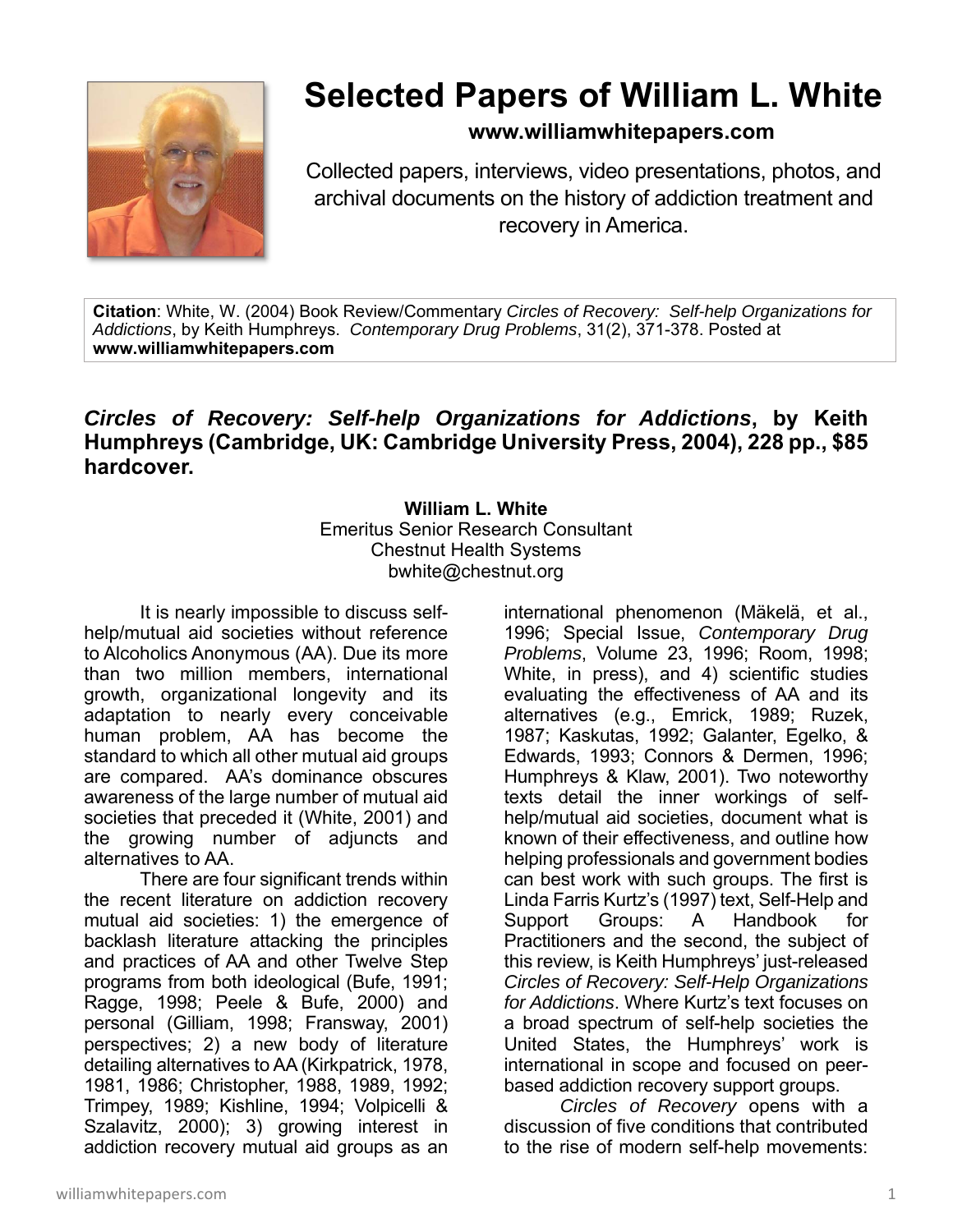1) growing need to manage chronic health problems; 2) weakened family and kinship networks; 3) recognition of the limitations of professional care; 4) rising consumerism in health and human services; and 5) the immediate benefits many people experience through participation in mutual aid groups. This discussion detailed important contextual influences but left unanswered why addiction recovery mutual aid groups catalyzed and continue to remain at the center of the international self-help movement. There are several possible answers. Mutual aid groups are particularly well suited to respond to stigmatized conditions that have been inadequately addressed through professional interventions, and few groups have been subjected to more sustained contempt and have been less welcomed in traditional service settings than those experiencing chronic alcohol and other drug-related problems. AA provided a means of healing stigma-induced shame while using anonymity as a protective shield against the continued effects of such stigma. The Twelve Steps of AA marked a technological breakthrough in the management of chronic health problems that was easily adapted to numerous other conditions and cultures, and the Twelve Traditions of AA underscored the difficulties of sustaining self-help groups and provided a framework (e.g., singleness of purpose, a decentralized cell structure, avoidance of public controversy) to enhance the resilience of mutual aid organizations.

 Humphreys catalogues the rise of addiction recovery mutual aid groups around the world. The major groups reviewed include Alcoholics Anonymous, Abstainers Clubs, Al-Anon Family Groups, All Nippon Sobriety Association/The Sobriety Friends Society (Danshukai), Blue Cross, Clubs of Treated Alcoholics, Double Trouble in Recovery, Free Life, Jewish Alcoholics, Chemically Dependent Persons and Significant Others, the Links, Moderation Management, Narcotics Anonymous, Nicotine Anonymous, Oxford Houses, Pui Hong Self-Help Association, Rational Recovery, SMART Recovery, SOS/LifeRing Secular Recovery, and Women for Sobriety. The review of these groups is quite systematic with overviews of each group's

history, membership characteristics, current status, and research to date on their respective effects. Humphreys provides a great service by bringing all of this information together for the first time within a single text.

The review of addiction recovery mutual aid groups is followed by a discussion of research findings on the effects of these groups. Humphreys explores two approaches to the evaluation of recovery mutual aid groups. The first views such groups as "treatments" and evaluates their clinical outcomes. While many of the studies to date are methodologically weak and primarily focus on AA, there is a growing body of evidence that such groups enhance recovery outcomes in terms of diminished alcohol and other drug used and related problems, enhanced global health, and reduced social costs. Also included are summaries of existing research on the appropriateness of mutual aid groups for particular service populations, e.g., women, ethnic minorities, persons with co-occurring psychiatric illness, persons on medications, and persons averse to religion and spirituality. This research contains only a paucity of studies on groups other than AA, underscoring the risk of indiscriminately applying the findings about AA to other addiction recovery mutual aid groups.

The second approach to evaluating recovery mutual aid groups looks beyond the problems that are reduced or eliminated to the intrapersonal and interpersonal effects of mutual aid participation. This latter approach has focused on four areas: spiritual change, the reconstruction of personal identity (lifestory) and character, the reconstruction of family and social relationships, and the potential for political empowerment. Humphreys encourages researchers to continue their evaluation of mutual aid societies as "treatments," but also challenges them to look beyond such narrow outcomes to the broader roles such societies perform for individuals, families and communities. One leaves this discussion feeling that mutual aid groups are more appropriately evaluated as voluntary communities than professional service organizations.

*Circles of Recovery* ends with a quite detailed discussion of how government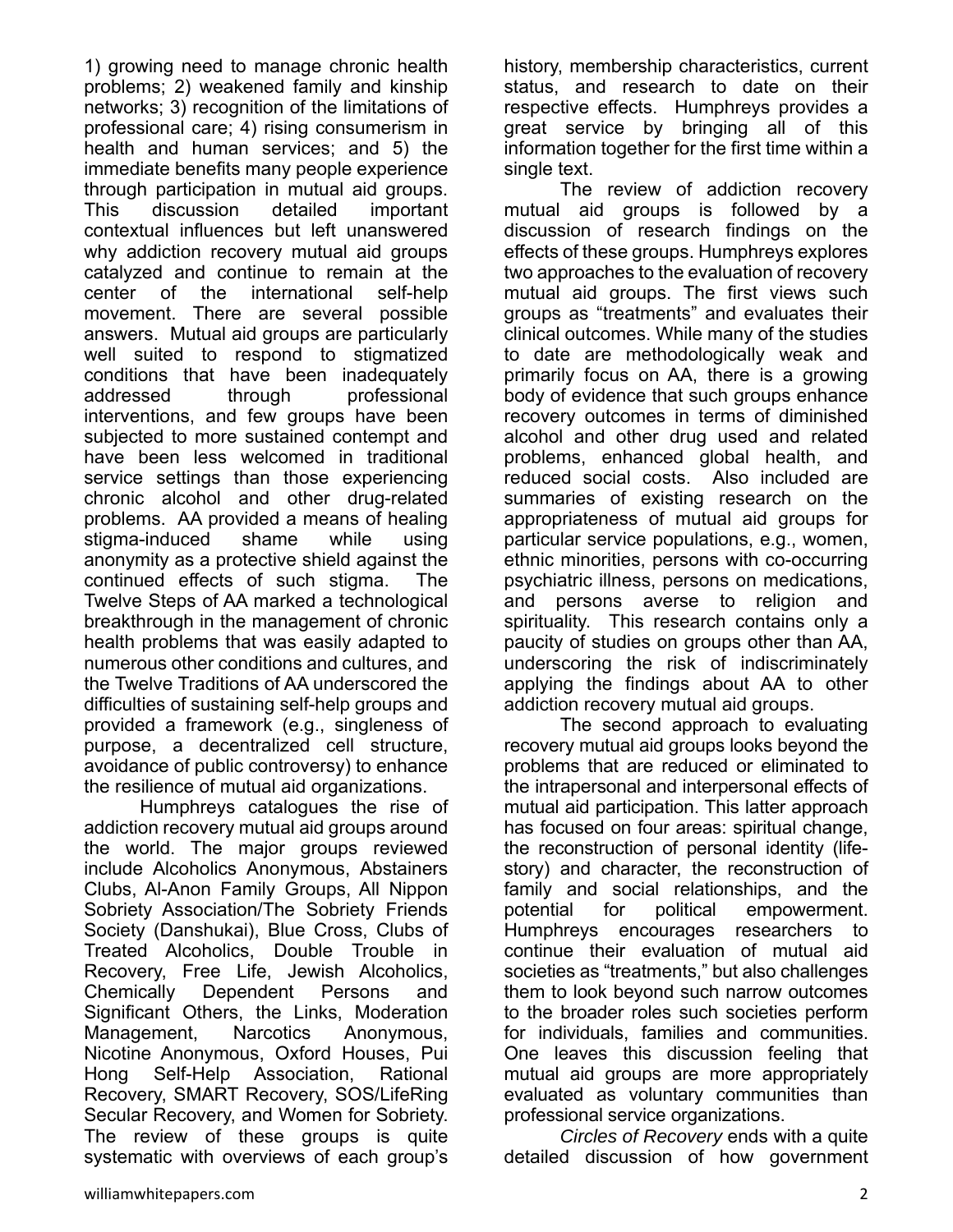agencies, healthcare organizations and individual service practitioners can work with addiction recovery mutual aid organizations. After exploring potential risks of such collaboration (e.g., destruction of grassroots organizations via funding, professionalization, bureaucratization), Humphreys catalogues eight ways government and healthcare agencies can support recovery mutual aid groups: 1) offering "legitimizing rhetoric" via pro selfhelp social policies; 2) allocating financial support (considered the riskiest of strategies); 3) donating in-kind support (e.g., providing meeting space); 4) supporting selfhelp infrastructures (e.g., funding of self-help clearinghouses); 5) encouraging positive media coverage of mutual aid groups; 6) sponsoring professional training about mutual aid groups; 7) conducting research on mutual aid groups; and 8) including recovery mutual aid group representatives at policy tables. Individual service practitioners can collaborate with recovery mutual aid groups by 1) educating themselves about mutual aid alternatives; 2) viewing mutual aid groups as alternatives as well as adjuncts to professional treatment; 3) learning how to make assertive rather than passive referrals to mutual aid groups; and 4) matching the characteristics and needs of particular clients to particular local mutual aid resources. Humphreys concludes that there is great potential in the collaboration between government agencies, service organizations and practitioners and addiction recovery mutual aid groups, but that this potential is best served by cooperation based on autonomy and mutual respect rather than integration or cooptation.

*Circles of Recovery* is well researched, tightly organized, and lucidly written. It will find many appreciative audiences. Readers in recovery will delight in finding their own pathways of recovery described and legitimized and will be challenged to look at alternative frameworks of recovery that have successfully worked for others. Those who encounter people with alcohol and other drug problems through their professional roles will find a rich introduction to indigenous sources of support for longterm recovery as well as technical guidance on how to work with mutual aid groups.

 Arriving at this particular point in time, *Circles of Recovery* marks something of an historical milestone. First, it is the most significant contribution to date on addiction recovery mutual aid as an international phenomenon—a phenomenon influenced by but far exceeding the international growth of Alcoholics Anonymous and Narcotics Anonymous. Second, it provides the first, indepth review of these groups in a format that allows easy comparison and contrast of their organizing principles and rituals of support. Third, it provides the most detailed discussion to date on how governmental agencies and service professionals can nurture the development of recovery mutual aid groups, collaborate with such groups and evaluate the effects of mutual aid participation on individuals, families, and local communities.

*Circles of Recovery* is also significant in that it represents the product of a new brand of researcher whose focus is not on addiction or addiction treatment but on the prospects and processes of long-term addiction recovery. Perhaps Humphreys and his colleagues will help push the addictions arena through its preoccupations with problems and interventions to a focus on lived solutions. Hundreds of thousands of people have achieved stable recovery from alcohol and or other drug addictions, and many of them use mutual aid societies to initiate, sustain and enrich that status. Keith Humphreys and other researchers exploring this recovery frontier are piecing together an ethnography of addiction recovery previously missing in the professional literature. They are inviting those of us who know a lot about addiction and a lot about addiction treatment to enter the world of addiction recovery—not as teachers but as students.

### **References**